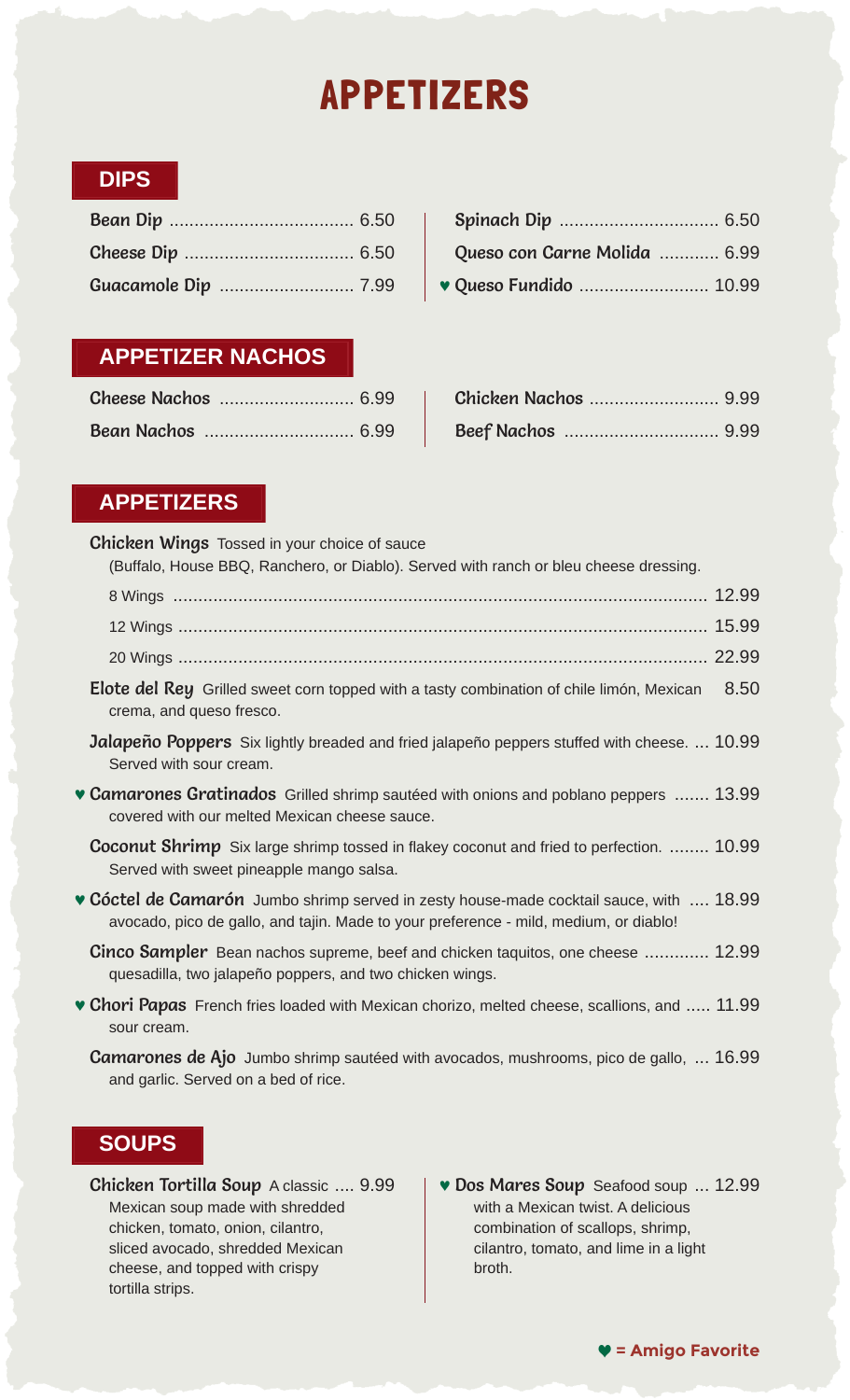## ON THE LIGHTER SIDE

## **SALADS**

DRESSING OPTIONS: RANCH, BLEU CHEESE, AND CILANTRO-TEQUILA VINAIGRETTE

Taco Salad A classic taco salad .... 12.99 with your choice of ground beef, shredded beef, carnitas, or shredded chicken. Topped with tomatoes, sour cream, and guacamole. Served in a crispy tortilla bowl.

0 Chicken Avocado Salad .......... 13.99 Grilled chicken breast on a bed of lettuce topped with cheese, tomatoes, sliced avocados, and drizzled with sour cream.

Fajita Salad Your choice of .......... 13.99 sizzling chicken, steak, or shrimp on a bed of lettuce topped with sautéed bell peppers and onions, and shredded Mexican cheese. Served in a crispy tortilla bowl.

Pico de Piña Add to any salad ....... 1.99

#### **DINNER NACHOS**

- Nachos Supreme Your choice of ground beef, shredded beef, shredded chicken, ......... 14.99 carnitas, or chorizo topped with melted cheese, lettuce, tomatoes, and sour cream.
- Nachos Fajitas Your choice of grilled chicken or steak with sautéed bell peppers and ..... 15.99 onions, melted cheese, cheese dip, guacamole, and sour cream.
- **BBQ Carnitas Nachos** Your favorite Cinco's carnitas smothered in our own BBQ ......... 14.99 sauce topped with melted cheese, pico de gallo, and sour cream.

#### **CINCO'S COMBOS**

SERVED WITH RICE AND BEANS. YOUR CHOICE OF CHICKEN, CARNITAS, CHEESE, BEEF, OR BEAN: ENCHILADA, BURRITO, CHIMICHANGA, TOSTADA, TACO, QUESADILLA, TAMALE (VARIES), CHILE RELLENO (CHEESE). SERVED WITH LETTUCE AND TOMATO ON THE SIDE.

| * Add sour cream & quacamole to any combo for \$2.25 |  |
|------------------------------------------------------|--|

## **TORTAS**

| A TRADITIONAL MEXICAN SANDWICH SERVED ON A SOFT ROLL WITH A SIDE OF FRIES.                           |
|------------------------------------------------------------------------------------------------------|
| <b>Pollo Asado</b> Grilled chicken, black beans, grilled onions, and guacamole.  15.99               |
| <b>Birria</b> Stewed beef, refried beans, sliced radishes, cilantro, and onion.  15.99               |
| <b>Carnitas</b> Tender slow-cooked pork, refried beans, cilantro, onion, and tomatillo salsa.  15.99 |
| <b>Carne Asada</b> Grilled steak, refried beans, grilled onions, and guacamole.  15.99               |
| <b>NEW Huevo con Chorizo</b> Scrambled eggs, Mexican chorizo, refried beans, and avocado.  15.99     |

## **Family Owned & Operated since 2014!**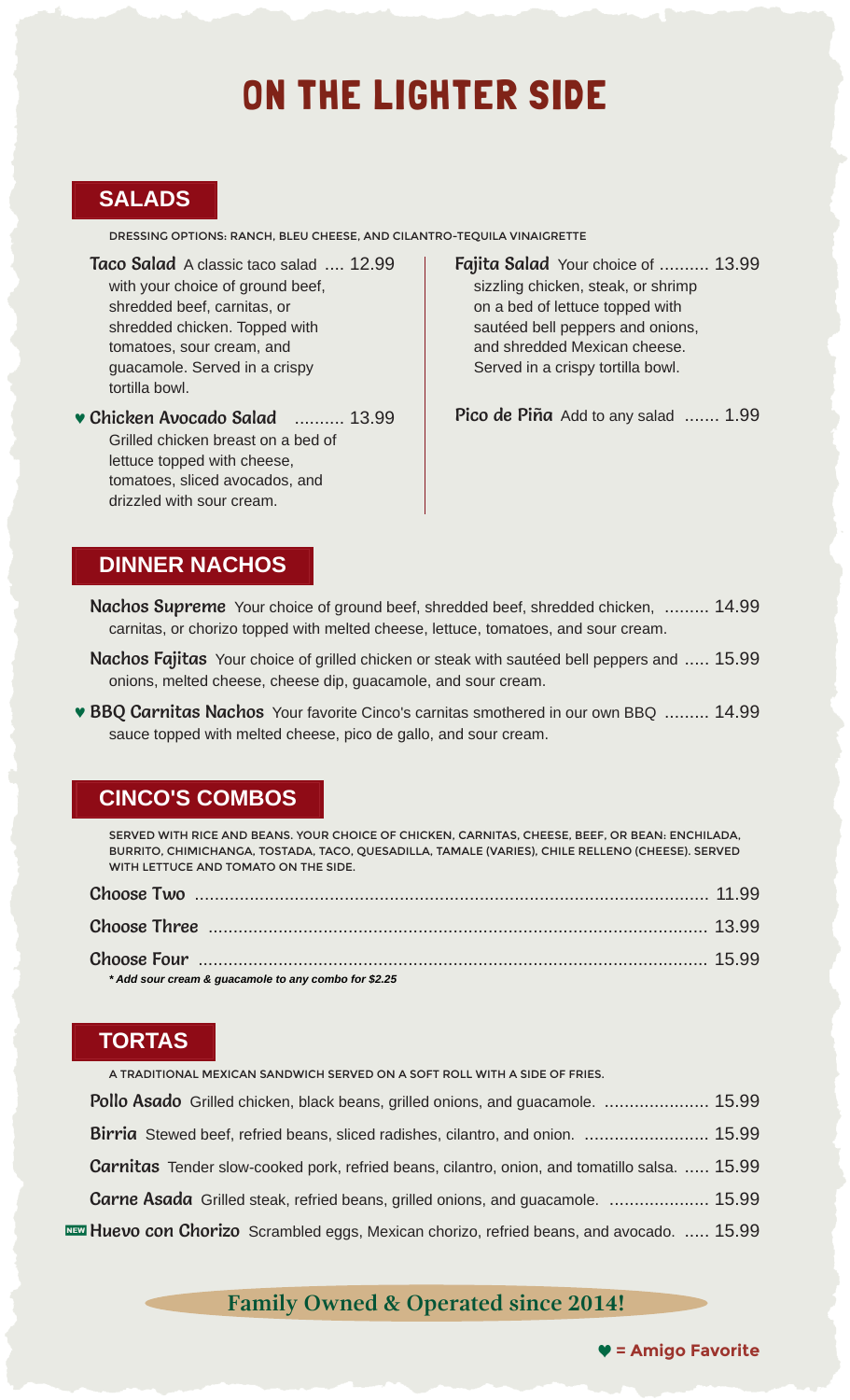# DINNER ENTRÉES

#### **QUESADILLAS**

- **Quesadilla Supreme** Your choice of ground beef, shredded beef, carnitas, or .............. 11.99 shredded chicken. Served with a crema salad.
- **Popeye Quesadilla** Grilled chicken and spinach topped with our delicious tomatillo ........ 14.50 salsa, queso fresco, and pico de gallo. Served with rice and beans.
	- Fajita Quesadilla Sautéed peppers and onions and your choice of grilled chicken, ........ 14.99 steak, or carnitas topped with our Mexican cheese sauce. Served with rice and beans.
	- **Quesadilla Camarones** Shrimp lightly sautéed in our house-made ranchero sauce ...... 14.99 and stuffed into a classic cheesy quesadilla. Served with rice and beans.
	- Chorizo Quesadilla Mexican chorizo, refried beans, melted cheese. Served with rice. ... 12.50
- **v Grilled Chicken Quesadilla** Grilled chicken, melted cheese. Served with crema .......... 13.99 salad.
- NE<sup>W</sup> Quesadilla al Pastor Pastor-style pork with grilled pineapple. Served with rice and ....... 15.99 beans.

## **ENCHILADAS**

- **Enchiladas Popeye** Three spinach and grilled chicken enchiladas topped with our ........ 14.50 delicious tomatillo salsa and queso fresco. Served with rice and black beans.
- Chicken Enchiladas Three shredded chicken enchiladas topped with lettuce, sour ....... 13.99 cream, and your choice of red enchilada sauce or green tomatillo salsa. Served with rice and beans.
- La Bandera Three shredded chicken enchiladas topped with the colors of our beloved ... 13.99 Mexican flag: red enchilada sauce, melted white Mexican cheese, and green tomatillo salsa. Served with rice and beans.
	- Enchiladas Supremas One chicken, one cheese, one beef, and one bean enchilada .... 13.99 topped with lettuce, cheese, tomatoes, and sour cream.
- **Enchiladas Lagunas** Three cheese or bean enchiladas topped with enchilada sauce, ... 13.99 melted Mexican cheese sauce, and carnitas. Served with rice and beans. *\* Add sautéed onions and bell peppers for \$1.99*
	- **Enchiladas del Mar** Three enchiladas stuffed with haddock and shrimp, topped with .... 18.99 green tomatillo salsa. Served with rice, beans, and a crema salad.
	- **Enchiladas Doña Maria** Three chicken enchiladas covered in mole sauce\*, topped ..... 13.99 with chopped onions and queso fresco. Served with rice and beans. *\* Allergy Warning: Mole sauce contains peanuts.*

#### **Serving you at two locations: Epping, NH and Dover, NH!**

**In 2014, Crescencio and Miguel, two brothers from northern Mexico, opened their first Cinco's restaurant in Dover, NH. With life-long dreams of restaurant ownership, Crescencio & Miguel take great pride in sharing the culinary experiences from their beloved home. Most of our menu comes right from their mother's kitchen where, as children, they would watch her cook on their wood-fired stove. Enjoy your meal and thank you for supporting your locally owned businesses.**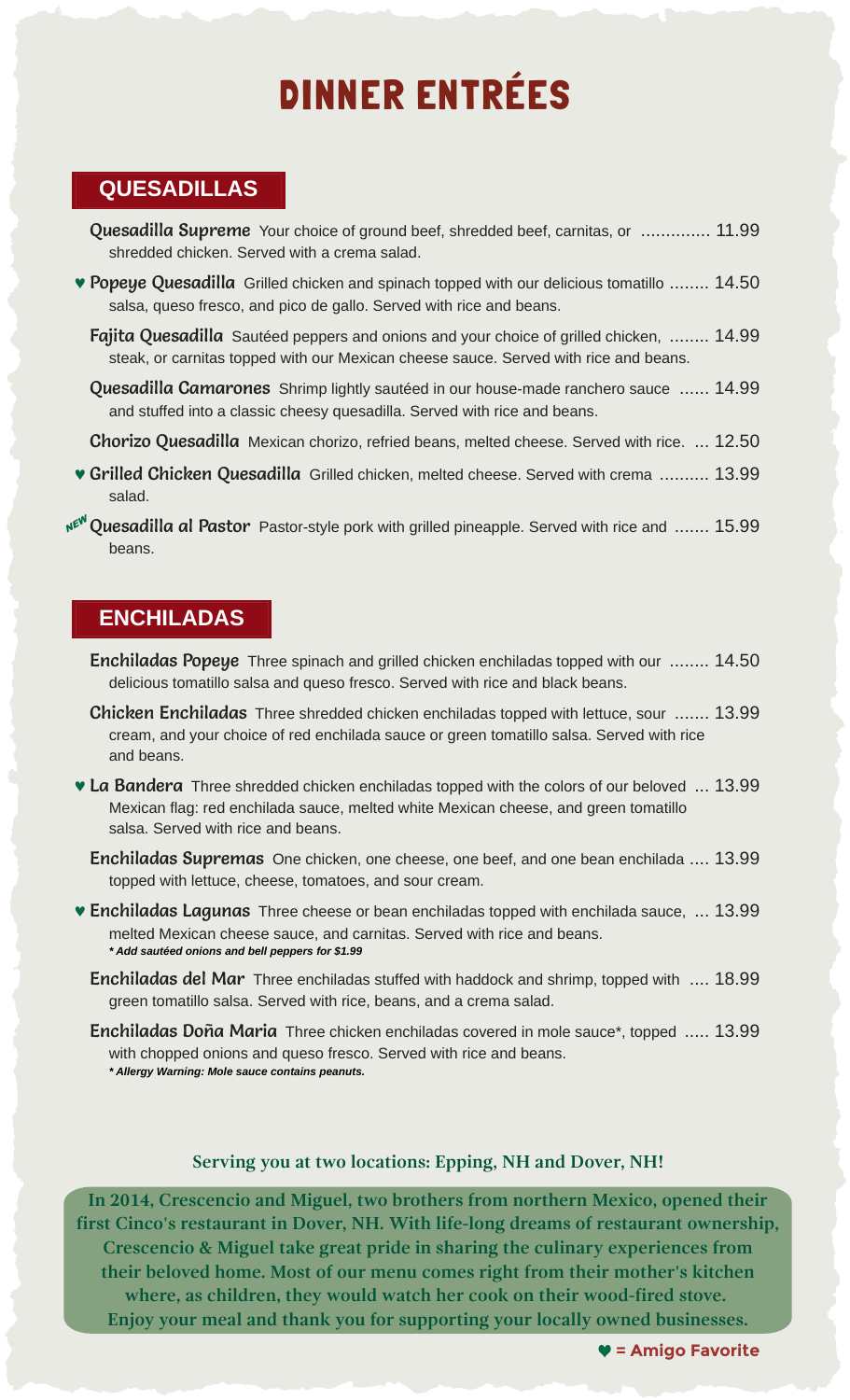#### **BURRITOS**

**• Burrito Bowl** Make any burrito a burrito bowl for no extra charge!

**Burrito Mojado** Shredded chicken, ground beef, beans and rice. Topped with melted .... 13.99 Mexican cheese sauce, red enchilada sauce, lettuce, tomatoes, and sour cream.

**• Burrito Loco** Your choice of grilled chicken, steak, or shrimp with rice and beans. .......... 15.99 Topped with melted Mexican cheese, pico de gallo, guacamole, and sour cream.

**Dover Carnitas Burrito** Juicy and tender carnitas with rice and beans. Topped with .... 14.50 your choice of chile colorado or chile verde sauce. Served with a guacamole salad.

**Chipotle Burrito** Grilled chicken, black beans, and rice. Topped with a smoky chipotle 14.99 sauce, pineapple pico de gallo, and sour cream.

- **San José Burrito** From our hometown in Mexico; grilled chicken, chorizo, rice and ........ 14.99 beans. Topped with melted Mexican cheese and pico de gallo.
- **Cinco's Skillet Burrito** A sizzling burrito with your choice of shredded chicken, ........... 14.99 ground beef, or carnitas with rice and beans. Topped with red sauce, melted Mexican cheese, sour cream, and guacamole.

#### **\*Rice and Beans are always served on the inside, Amigos!**

#### **FAJITAS**

FAJITAS ARE SAUTÉED WITH ONIONS AND BELL PEPPERS AND SERVED WITH RICE, YOUR CHOICE OF REFRIED OR BLACK BEANS, GUACAMOLE SALAD, AND WARM TORTILLAS.

**Cinco Fajitas** Your choice of ....... 17.99 chicken, steak, or carnitas. Mix two.......... + \$1.99

Mix three....... + \$2.99

- combination of grilled chicken, steak, shrimp, and carnitas. Served with two portions of all the fixings!
- **Fajitas Monterrey** A magnificent 19.99 combination of chicken, steak, shrimp, and chorizo.
- Hawaiian Fajitas Your choice of 18.99 chicken, steak, or carnitas. Served in a sizzling pineapple topped with melted cheese. Mix two.......... + \$1.99 Fajitas for Two A shareable ........  $31.99$  Mix three....... + \$2.99

Fajitas del Mar Fresh sautéed .... 20.99 shrimp and scallops.

#### **CHICKEN**

CHICKEN ENTRÉES ARE SERVED WITH RICE, YOUR CHOICE OF REFRIED OR BLACK BEANS, AND WARM TORTILLAS.

**Mole Maria** A mole classic; grilled chicken topped with house-made mole sauce\*. ......... 15.99 Served with a guacamole salad.

*\* Allergy Warning: Mole sauce contains peanuts.*

- Pollo a la Crema Grilled chicken topped with poblano peppers and mushrooms in a ...... 14.99 special cream sauce. Served with rice, beans, and pico de gallo.
- El Tapatio Grilled chicken, sautéed onions, and chorizo, sizzling in our melted Mexican 18.99 cheese sauce. Served with rice, beans, and guacamole salad.
	- Pollo Ranchero A traditional favorite. Grilled chicken sautéed in our homemade ............ 14.99 ranchero sauce with mushrooms and onions.

EATING RAW OR UNDERCOOKED MEATS, POULTRY, SEAFOOD, SHELLFISH, OR EGGS MAY INCREASE YOUR RISK OF FOODBORNE ILLNESS.

YOUNG CHILDREN, PREGNANT WOMEN, OR THOSE WHO HAVE CERTAIN MEDICAL CONDITIONS ARE AT GREATER RISK.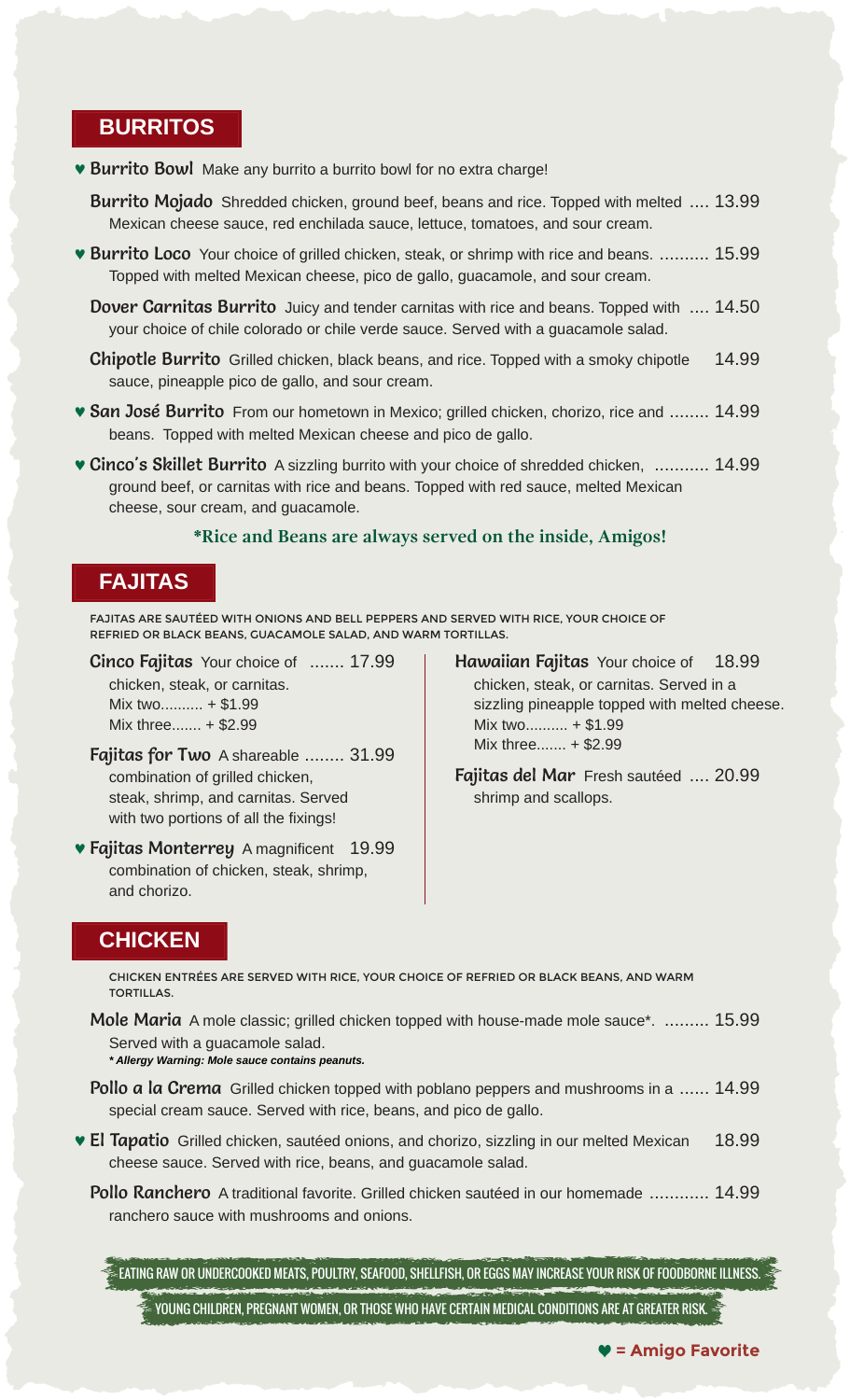#### **SEAFOOD**

- **Shrimp Tacos** Three shrimp tacos topped with pico de gallo and sliced avocado. .......... 15.99 Served with rice and beans.
- **Fish Tacos** Three grilled haddock tacos topped with pico de gallo and sliced avocado. .... 15.99 Served with rice and beans.
- $SplCV$  **El Diablo** Tasty shrimp and onions sautéed in our very spicy diablo sauce. Served with  $\ldots$  17.99 rice, beans, guacamole salad, and warm tortillas. *\* This dish is extremely spicy. Proceed with caution, Amigos!*
	- **Camarones a la Mexicana** Juicy shrimp, onions, tomatoes, and mushrooms sautéed 17.99 in our delicious ranchero sauce. Served with rice, beans, guacamole salad, warm tortillas.
	- El Molcajete A bubbling hot molcajete filled with grilled shrimp, steak, mushrooms, bell ... 21.99 peppers, and onions sautéed in ranchero sauce and topped with queso fresco. Served with rice, beans, guacamole salad, and warm tortillas.
	- Seafood Molcajete A bubbling hot molcajete filled with shrimp, haddock, scallops, ........ 25.99 mushrooms, bell peppers, and onions sautéed in ranchero sauce and topped with queso fresco. Served with rice, black beans, guacamole salad, and warm tortillas.

#### **CINCO SPECIALS**

| <b>Carne Asada</b> Your choice of tender grilled steak or grilled chicken topped with sautéed<br>scallions. Served with rice, beans, and guacamole salad.                                                                                              | 18.99 |
|--------------------------------------------------------------------------------------------------------------------------------------------------------------------------------------------------------------------------------------------------------|-------|
|                                                                                                                                                                                                                                                        |       |
|                                                                                                                                                                                                                                                        |       |
| <b>v Tacos al Pastor</b> Three pastor-style pork tacos with grilled pineapple topped with  17.99<br>chopped onions and cilantro. Served with rice and beans.                                                                                           |       |
| $\mathbb{R}^{100}$ <b>El Tellez</b> A Tellez family favorite; sliced rib-eye grilled with tomatoes, onions, and  18.99<br>jalapeños. Served with rice, beans, guacamole salad, and warm tortillas.                                                     |       |
| <b>Brickyard Burrito</b> Cheesy, fajita-style burrito stuffed with sautéed bell peppers,  15.99<br>onions, and your choice of grilled chicken, steak, or shrimp. Served with guacamole and<br>crema salad and a side of rice and beans.                |       |
| <b>▼ Street Tacos</b> Three soft tacos stuffed with your choice of grilled chicken, grilled steak,  14.99<br>carnitas, chorizo, or cochinita pibil topped with fresh onion and cilantro. Served with rice<br>and beans.<br>* Add grilled onions \$0.99 |       |
| Taquitos Mexicanos Four fried taquitos, two beef and two chicken, served on a bed of<br>lettuce with guacamole, pico de gallo, sour cream, and a side of rice and beans.                                                                               | 13.50 |
| • Chimichangas Two chimichangas, one beef and one chicken, topped with melted  13.50<br>Mexican cheese sauce. Served with rice, beans, and crema salad.                                                                                                |       |
| <b>Seafood Chimichanga</b> Two chimichangas stuffed with haddock and shrimp. Topped  16.99<br>with tomatillo salsa and pico de gallo. Served with rice, beans, and guacamole salad.                                                                    |       |
| <b>v Carnitas: Chile Verde or Chile Colorado</b> Our original carnitas. Slow-cooked pork  14.99<br>served with rice, beans, guacamole salad, and warm tortillas. Choose red or green sauce.                                                            |       |
| <b>Mexican Chicken Strips</b> Lightly fried chicken strips generously drizzled with melted  12.99<br>Mexican cheese sauce and topped with pico de gallo. Served with rice and beans.                                                                   |       |
| • Birria Tacos One stewed beef taco topped with fresh sliced radishes, onions, and  3.95<br>cilantro. Served à la carte with lime wedges and salsa.                                                                                                    |       |
|                                                                                                                                                                                                                                                        |       |

Ÿ **= Amigo Favorite**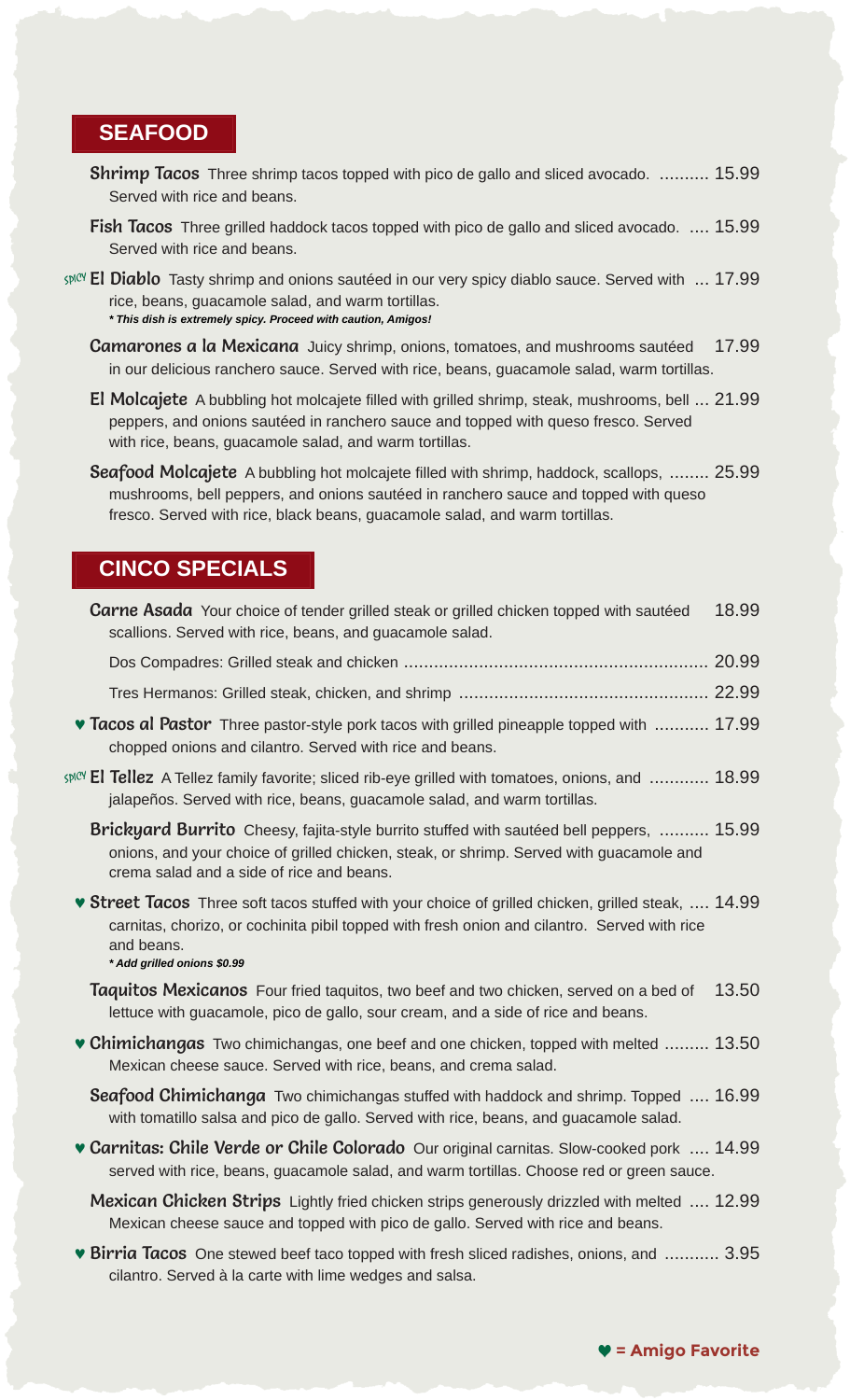#### **VEGETARIAN**

- **Veggie Quesadilla** Quesadilla stuffed with grilled mixed vegetables and served with ...... 12.99 rice and beans.
- Veggie Burrito Burrito stuffed with mixed grilled vegetables, rice, and black beans, ....... 13.99 topped with tomatillo salsa. Served with pico de gallo, guacamole, and sour cream.
- **Veggie Combo** Choose Two. Chalupa, Chile Relleno, Enchilada, Burrito, or Taco. .......... 11.99 Served with rice and beans.
- **Veggie Trio** One cheese enchilada, one spinach enchilada, and one chile relleno. .......... 13.99 Served with rice, black beans, and crema salad.
	- **Veggie Fajitas** Grilled mixed vegetables served with rice, beans, guacamole salad, ....... 15.99 and warm tortillas.
	- **Veggie Nachos** Warm tortilla chips topped with grilled mixed vegetables, sautéed .......... 13.99 onions and bell peppers, corn, black beans, and melted cheese, guacamole, and sour cream.
- **Rajas Tacos** Three soft tacos filled with black beans and grilled onions, poblano ............ 12.99 peppers, and corn. Topped with queso fresco and sour cream. Served with rice.
	- **Veggie Chalupas** Three crispy corn tortillas topped with beans, cheese, lettuce, ............ 11.99 tomatoes, and guacamole.
- **Chimi-Chile-Changa** Cheesy chile relleno chimichanga smothered in tomatillo salsa. 14.99 Served with black beans, rice, and guacamole salad.
	- Nopalitos Mexican cactus sautéed with onions and cilantro. Served with black beans, .... 13.99 rice, and warm tortillas.

#### **LITTLE AMIGOS**

SERVED WITH A CHOICE OF ONE SIDE: RICE, BEANS, FRENCH FRIES, OR MIXED VEGETABLES. UNDER 12 PLEASE.

Quesadilla ................................. 7.99 Burrito ....................................... 7.99 Chicken Tenders ......................... 7.99 Taco ......................................... 7.99 Grilled Cheese ........................... 7.99 Cheeseburger ............................ 7.99 Grilled Haddock .................................. 8.99

### **BEVERAGES**

| Soft Drinks Pepsi, Diet Pepsi,  2.99        |
|---------------------------------------------|
| Mug Root Beer, Mist Twst,                   |
| Mountain Dew, Dr. Pepper                    |
| <b>Jarritos</b> Mexican Soda. Flavors  3.75 |
| vary, ask your server. (No Refills)         |

- Juice Orange, Cranberry, Apple, or ... 2.99 Pineapple (No Refills)
- Milk & Chocolate Milk .............. 2.99 (No Refills)

| <b>Horchata</b> Refreshing Mexican rice 3.25<br>water with a dash of cinnamon. |  |
|--------------------------------------------------------------------------------|--|
| (No Refills)                                                                   |  |

Coffee Beans imported from ........... 3.25 Mexico and roasted in Maine.